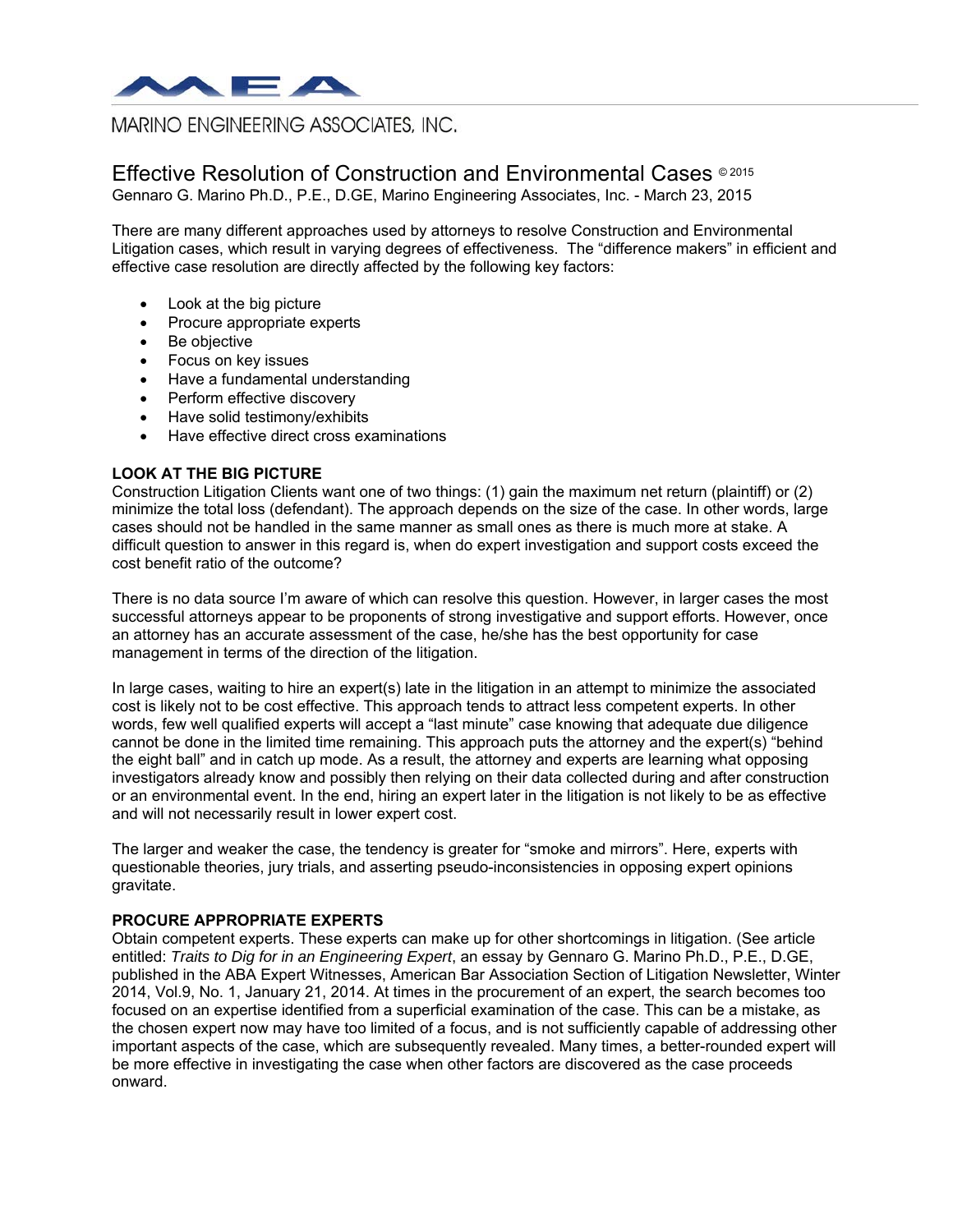### **BE OBJECTIVE**

In some cases, the cause(s) of the loss appears obvious with counsel focusing on obtaining a superficial expert engineering report stating the same. Surficial cause/origin assessments are a waste of effort when effectively rebutted by an intelligent cross-examination. Where technical issues are significant in the case, preconceived ideas are rarely completely accurate. Many times, only after significant engineering investigation and fact disclosure are important aspects of the case uncovered and the direction of the litigation best determined. It should not be a surprise if the results from the engineering investigation change the focus of the case.

#### **FOCUS ON KEY ISSUES**

Significant effort can be wasted on what are really minor issues in the case. The focus of the forensic investigation should be on the causes and origin (of the cause) and the scope of the damage. A sound explanation of the cause/origin and damage should have an appropriate correlation to the governing liability conditions. If, however, the cause and origin are found to be obvious after due diligence, the focus should then be placed on the damage regardless of whether as the attorney you represent the plaintiff or defendant.

There should be a significant focus placed on damage issues as it determines the magnitude of any case. Obviously, when the damage/claim occurs on environmental or related construction projects and it has been remediated, the damage scope and costs are more definable. However, where the repair or remediation has not been done, the quantification of the damage from experts is oftentimes dramatically different in scope of work and cost estimates, and therefore requires greater scrutiny. Significant injury losses would fall in this latter category.

## **HAVE A FUNDAMENTAL UNDERSTANDING**

Some attorneys attempt to become educated during cross-examination. This is not a good use of time, especially if there are restrictions on the deposition time. Counsel should have a good understanding of the technical aspects of the case. This is time well spent. This understanding should extend to the opinions, assumptions, and methodology of both sides. A better understanding of these technical aspects of the case leads to better negotiation capability and more effective cross-examination even if your expert is present. In some cases, due to the technical nature of the case, some firms even use an in-house or outside consultant to facilitate their understanding.

## **PERFORM EFFECTIVE DISCOVERY**

This action is so important that it should be persistently and aggressively executed when necessary. Requesting only relied upon data, is subject to the liability of the adjudication of the opposing expert. It has been my experience that excluded data or information from disclosure, which has been justified as not "relied upon", can be a key to resolving the case. Requesting preliminary analyses perform by the expert, however, can be confusing and irrelevant, not to mention costly to pursue.

#### **HAVE SOLID TESTIMONY/EXHIBITS**

You can be right but the case resolution or outcome can be inconsistent with the facts. The "whys" for this include:

- Ineffective presentations/communication of evidence
- Expert investigation is insufficient (in some aspect(s))
- Counter-arguments are not effectively diffused

In lieu of a detailed expert report, some attorneys only request a Summary of Opinions (SOO). For significant damage cases, the disadvantages far outweigh the advantages in using SOOs in obtaining a successful result.

The advantages of an SOO are:

- Expert report not required in certain jurisdictions
- Significantly lower report costs